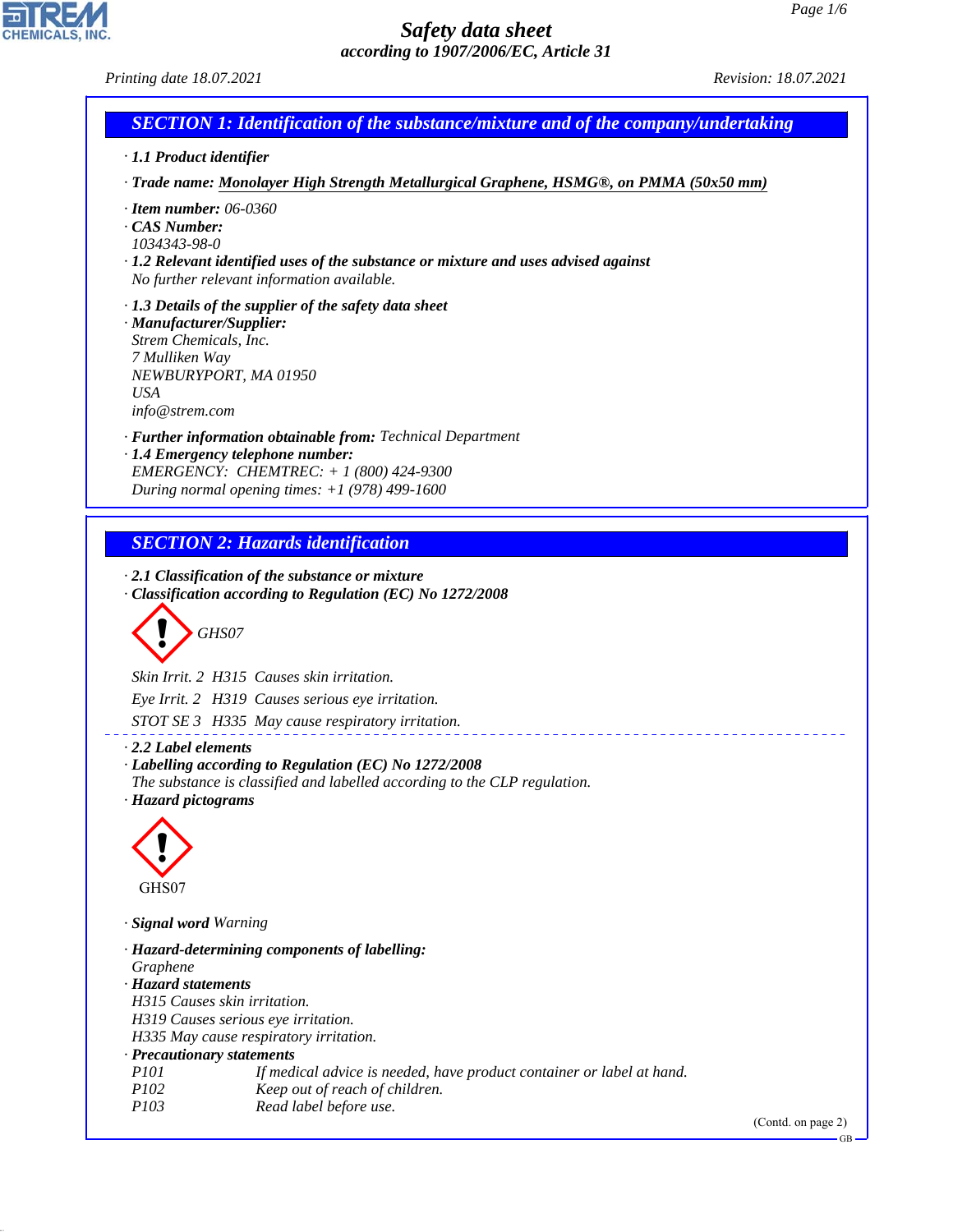*Printing date 18.07.2021 Revision: 18.07.2021*

*Trade name: Monolayer High Strength Metallurgical Graphene, HSMG®, on PMMA (50x50 mm)*

|                           | (Cond. of page 1)                                                                                     |
|---------------------------|-------------------------------------------------------------------------------------------------------|
| P <sub>261</sub>          | Avoid breathing dust/fume/gas/mist/vapours/spray.                                                     |
|                           | P305+P351+P338 IF IN EYES: Rinse cautiously with water for several minutes. Remove contact lenses, if |
|                           | present and easy to do. Continue rinsing.                                                             |
| <i>P321</i>               | Specific treatment (see on this label).                                                               |
| $P403 + P233$             | Store in a well-ventilated place. Keep container tightly closed.                                      |
| P <sub>405</sub>          | Store locked up.                                                                                      |
| <i>P501</i>               | Dispose of contents/container in accordance with local/regional/national/international                |
|                           | regulations.                                                                                          |
| $\cdot$ 2.3 Other hazards |                                                                                                       |

*· Results of PBT and vPvB assessment*

*· PBT: Not applicable.*

*· vPvB: Not applicable.*

#### *SECTION 3: Composition/information on ingredients*

- *· 3.1 Chemical characterisation: Substances*
- *· CAS No. Description*
- *1034343-98-0 Graphene*

# *SECTION 4: First aid measures*

- *· 4.1 Description of first aid measures*
- *· General information: Immediately remove any clothing soiled by the product.*
- *· After inhalation: In case of unconsciousness place patient stably in side position for transportation.*
- *· After skin contact: Immediately wash with water and soap and rinse thoroughly.*
- *· After eye contact:*
- *Rinse opened eye for several minutes under running water. If symptoms persist, consult a doctor.*
- *· After swallowing: If symptoms persist consult doctor.*
- *· 4.2 Most important symptoms and effects, both acute and delayed No further relevant information available.*
- *· 4.3 Indication of any immediate medical attention and special treatment needed*
- *No further relevant information available.*

# *SECTION 5: Firefighting measures*

*· 5.1 Extinguishing media*

- *· Suitable extinguishing agents: Use fire extinguishing methods suitable to surrounding conditions.*
- *· 5.2 Special hazards arising from the substance or mixture No further relevant information available.*
- *· 5.3 Advice for firefighters*
- *· Protective equipment: No special measures required.*

# *SECTION 6: Accidental release measures*

- *· 6.1 Personal precautions, protective equipment and emergency procedures Not required.*
- *· 6.2 Environmental precautions: Do not allow to enter sewers/ surface or ground water.*

*· 6.3 Methods and material for containment and cleaning up: Dispose contaminated material as waste according to item 13. Ensure adequate ventilation.*

*· 6.4 Reference to other sections*

44.1.1

*See Section 7 for information on safe handling. See Section 8 for information on personal protection equipment.*

(Contd. on page 3)

GB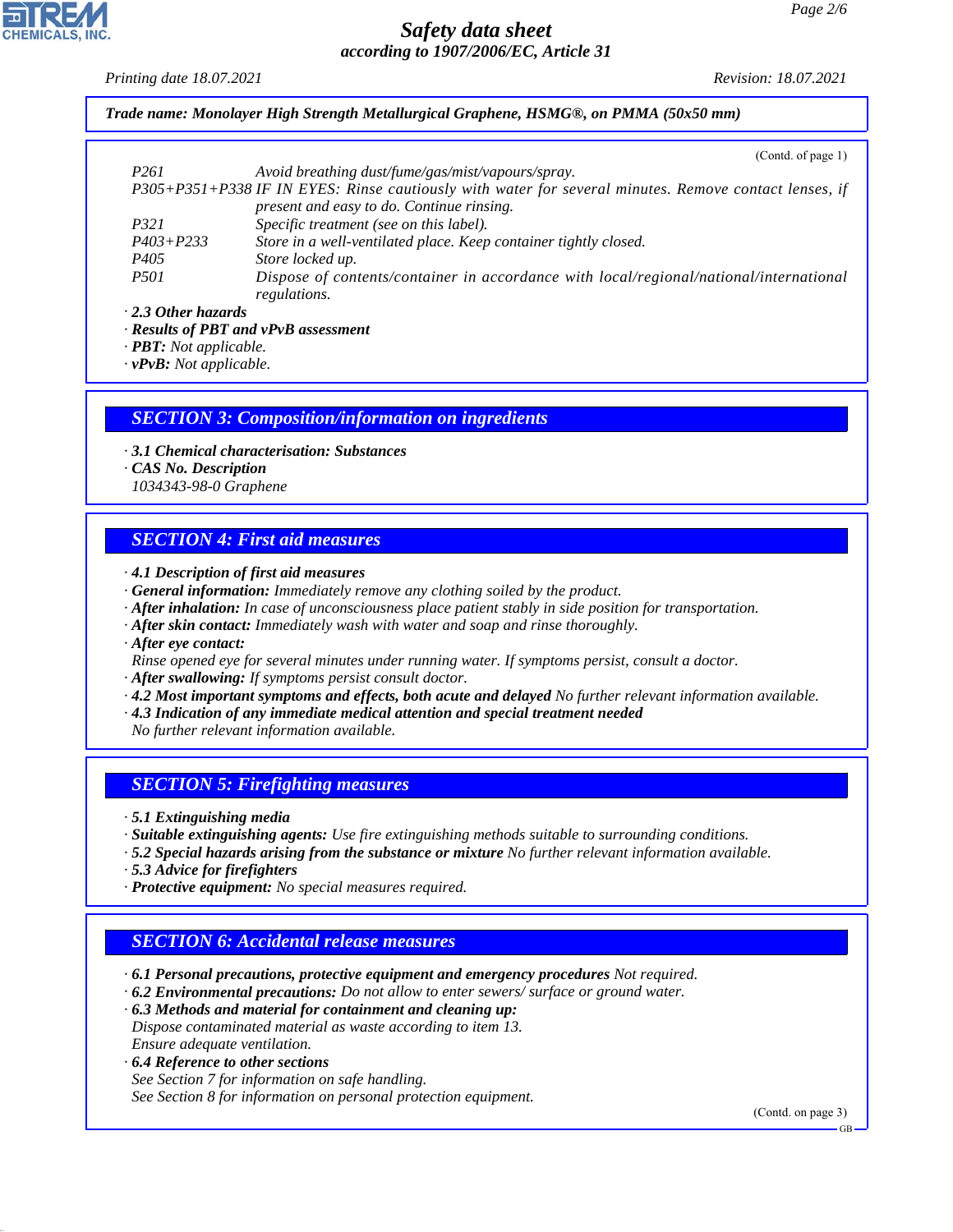*Printing date 18.07.2021 Revision: 18.07.2021*

*Trade name: Monolayer High Strength Metallurgical Graphene, HSMG®, on PMMA (50x50 mm)*

(Contd. of page 2)

*See Section 13 for disposal information.*

# *SECTION 7: Handling and storage*

*· 7.1 Precautions for safe handling Ensure good ventilation/exhaustion at the workplace.*

- *· Information about fire and explosion protection: No special measures required.*
- *· 7.2 Conditions for safe storage, including any incompatibilities*
- *· Storage:*

*· Requirements to be met by storerooms and receptacles: No special requirements.*

- *· Information about storage in one common storage facility: Not required.*
- *· Further information about storage conditions: Keep container tightly sealed.*
- *· 7.3 Specific end use(s) No further relevant information available.*

### *SECTION 8: Exposure controls/personal protection*

*· Additional information about design of technical facilities: No further data; see item 7.*

- *· 8.1 Control parameters*
- *· Ingredients with limit values that require monitoring at the workplace: Not required.*
- *· Additional information: The lists valid during the making were used as basis.*
- *· 8.2 Exposure controls*
- *· Personal protective equipment:*
- *· General protective and hygienic measures: Keep away from foodstuffs, beverages and feed. Immediately remove all soiled and contaminated clothing Wash hands before breaks and at the end of work. Avoid contact with the eyes and skin.*
- *· Respiratory protection:*

*In case of brief exposure or low pollution use respiratory filter device. In case of intensive or longer exposure use self-contained respiratory protective device.*

*· Protection of hands:*



\_S*Protective gloves*

*The glove material has to be impermeable and resistant to the product/ the substance/ the preparation.*

*Due to missing tests no recommendation to the glove material can be given for the product/ the preparation/ the chemical mixture.*

*Selection of the glove material on consideration of the penetration times, rates of diffusion and the degradation*

*· Material of gloves*

*The selection of the suitable gloves does not only depend on the material, but also on further marks of quality and varies from manufacturer to manufacturer.*

*· Penetration time of glove material*

*The exact break through time has to be found out by the manufacturer of the protective gloves and has to be observed.*

*· Eye protection:*



44.1.1

\_R*Tightly sealed goggles*

(Contd. on page 4)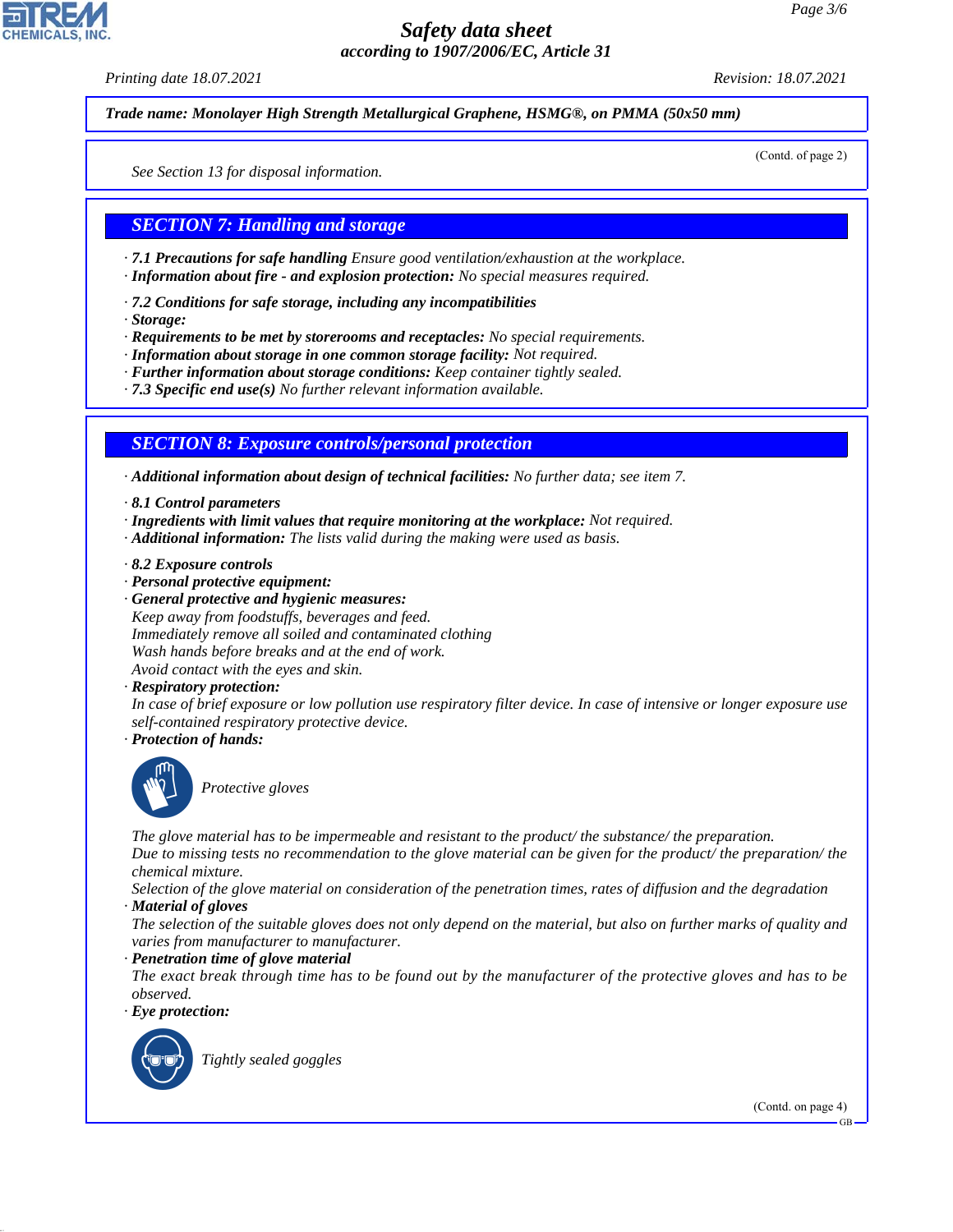*Printing date 18.07.2021 Revision: 18.07.2021*

 $\overline{\phantom{a}}$ 

**CHEMICALS, INC.** 

|  |  |  |  | Trade name: Monolayer High Strength Metallurgical Graphene, HSMG®, on PMMA (50x50 mm) |  |  |  |
|--|--|--|--|---------------------------------------------------------------------------------------|--|--|--|
|--|--|--|--|---------------------------------------------------------------------------------------|--|--|--|

|                                                            |                                               | (Contd. of page 3) |
|------------------------------------------------------------|-----------------------------------------------|--------------------|
| .9.1 Information on basic physical and chemical properties |                                               |                    |
| <b>General Information</b>                                 |                                               |                    |
| $\cdot$ Appearance:                                        |                                               |                    |
| Form:                                                      | Foil                                          |                    |
| Colour:                                                    | <i>Transparent</i>                            |                    |
| · Odour:                                                   | <i><b>Odourless</b></i>                       |                    |
| Odour threshold:                                           | Not determined.                               |                    |
| $\cdot$ pH-value:                                          | Not applicable.                               |                    |
| Change in condition                                        |                                               |                    |
| Melting point/freezing point:                              | Undetermined.                                 |                    |
| Initial boiling point and boiling range: Undetermined.     |                                               |                    |
| · Flash point:                                             | Not applicable.                               |                    |
| · Flammability (solid, gas):                               | Not determined.                               |                    |
| · Ignition temperature:                                    |                                               |                    |
| Decomposition temperature:                                 | Not determined.                               |                    |
| · Auto-ignition temperature:                               | Not determined.                               |                    |
| · Explosive properties:                                    | Product does not present an explosion hazard. |                    |
| · Explosion limits:                                        |                                               |                    |
| Lower:                                                     | Not determined.                               |                    |
| <b>Upper:</b>                                              | Not determined.                               |                    |
| · Vapour pressure:                                         | Not applicable.                               |                    |
| $\cdot$ Density:                                           | Not determined.                               |                    |
| · Relative density                                         | Not determined.                               |                    |
| · Vapour density                                           | Not applicable.                               |                    |
| $\cdot$ Evaporation rate                                   | Not applicable.                               |                    |
| · Solubility in / Miscibility with                         |                                               |                    |
| water:                                                     | Insoluble.                                    |                    |
| · Partition coefficient: n-octanol/water:                  | Not determined.                               |                    |
| · Viscosity:                                               |                                               |                    |
| Dynamic:                                                   | Not applicable.                               |                    |
| Kinematic:                                                 | Not applicable.                               |                    |
| · Solvent content:                                         |                                               |                    |
| Organic solvents:                                          | $0.0\%$                                       |                    |
| $VOC$ (EC)                                                 | 0.00%                                         |                    |
| . 9.2 Other information                                    | No further relevant information available.    |                    |

### *SECTION 10: Stability and reactivity*

*· 10.1 Reactivity No further relevant information available.*

*· 10.2 Chemical stability*

44.1.1

*· Thermal decomposition / conditions to be avoided: No decomposition if used according to specifications.*

*· 10.3 Possibility of hazardous reactions No dangerous reactions known.*

*· 10.4 Conditions to avoid No further relevant information available.*

*· 10.5 Incompatible materials: No further relevant information available.*

(Contd. on page 5)

GB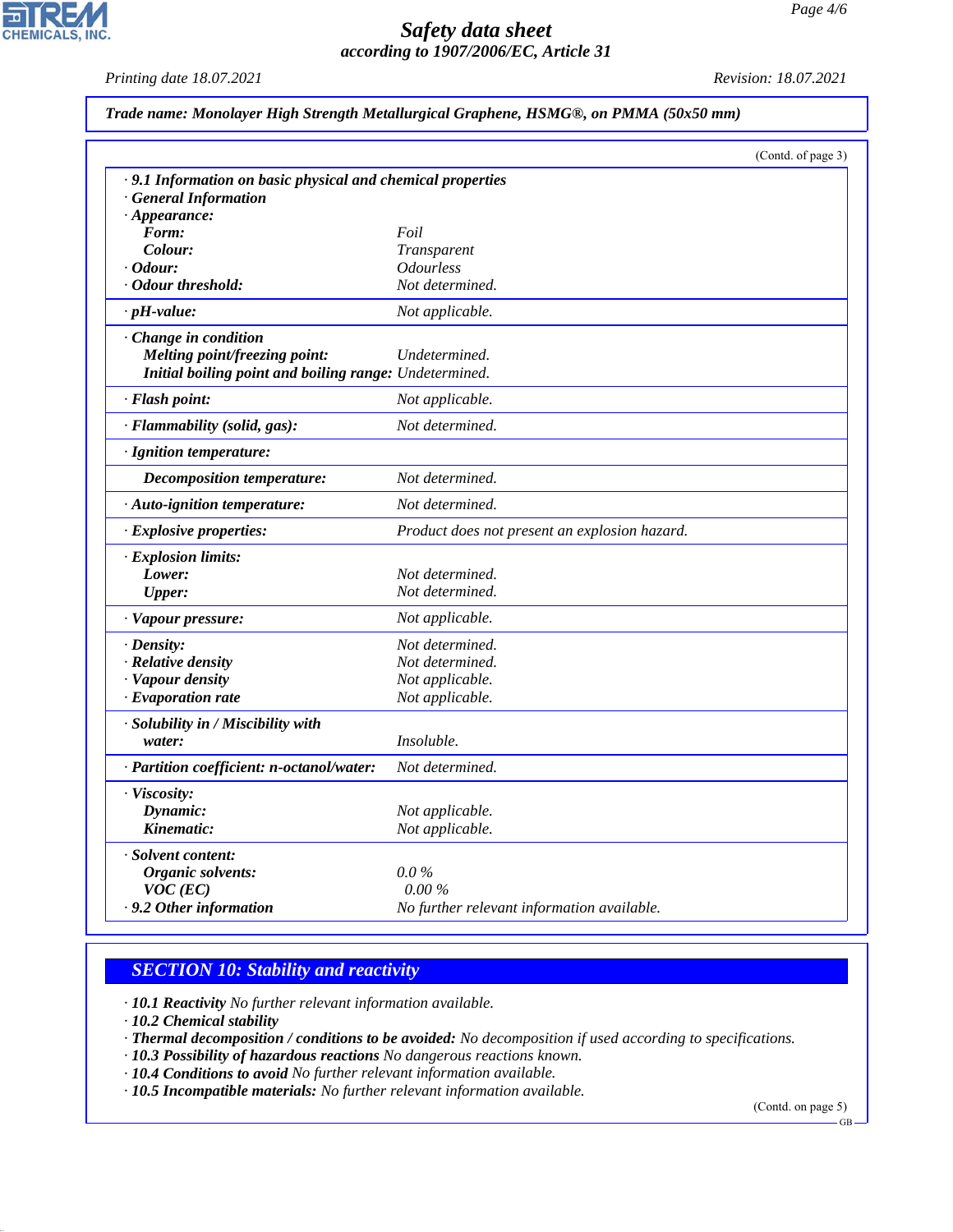*Printing date 18.07.2021 Revision: 18.07.2021*

*Trade name: Monolayer High Strength Metallurgical Graphene, HSMG®, on PMMA (50x50 mm)*

(Contd. of page 4)

*· 10.6 Hazardous decomposition products: No dangerous decomposition products known.*

*SECTION 11: Toxicological information*

*· 11.1 Information on toxicological effects*

- *· Acute toxicity Based on available data, the classification criteria are not met.*
- *· Primary irritant effect:*
- *· Skin corrosion/irritation*
- *Causes skin irritation.*
- *· Serious eye damage/irritation*
- *Causes serious eye irritation.*
- *· Respiratory or skin sensitisation Based on available data, the classification criteria are not met.*
- *· CMR effects (carcinogenity, mutagenicity and toxicity for reproduction)*
- *· Germ cell mutagenicity Based on available data, the classification criteria are not met.*
- *· Carcinogenicity Based on available data, the classification criteria are not met.*
- *· Reproductive toxicity Based on available data, the classification criteria are not met.*
- *· STOT-single exposure*
- *May cause respiratory irritation.*
- *· STOT-repeated exposure Based on available data, the classification criteria are not met.*
- *· Aspiration hazard Based on available data, the classification criteria are not met.*

### *SECTION 12: Ecological information*

- *· 12.1 Toxicity*
- *· Aquatic toxicity: No further relevant information available.*
- *· 12.2 Persistence and degradability No further relevant information available.*
- *· 12.3 Bioaccumulative potential No further relevant information available.*
- *· 12.4 Mobility in soil No further relevant information available.*
- *· Additional ecological information:*
- *· General notes:*

*Water hazard class 1 (German Regulation) (Self-assessment): slightly hazardous for water*

*Do not allow undiluted product or large quantities of it to reach ground water, water course or sewage system.*

- *· 12.5 Results of PBT and vPvB assessment*
- *· PBT: Not applicable.*
- *· vPvB: Not applicable.*
- *· 12.6 Other adverse effects No further relevant information available.*

# *SECTION 13: Disposal considerations*

- *· 13.1 Waste treatment methods*
- *· Recommendation*

44.1.1

*Must not be disposed together with household garbage. Do not allow product to reach sewage system.*

- *· Uncleaned packaging:*
- *· Recommendation: Disposal must be made according to official regulations.*

(Contd. on page 6)

GB